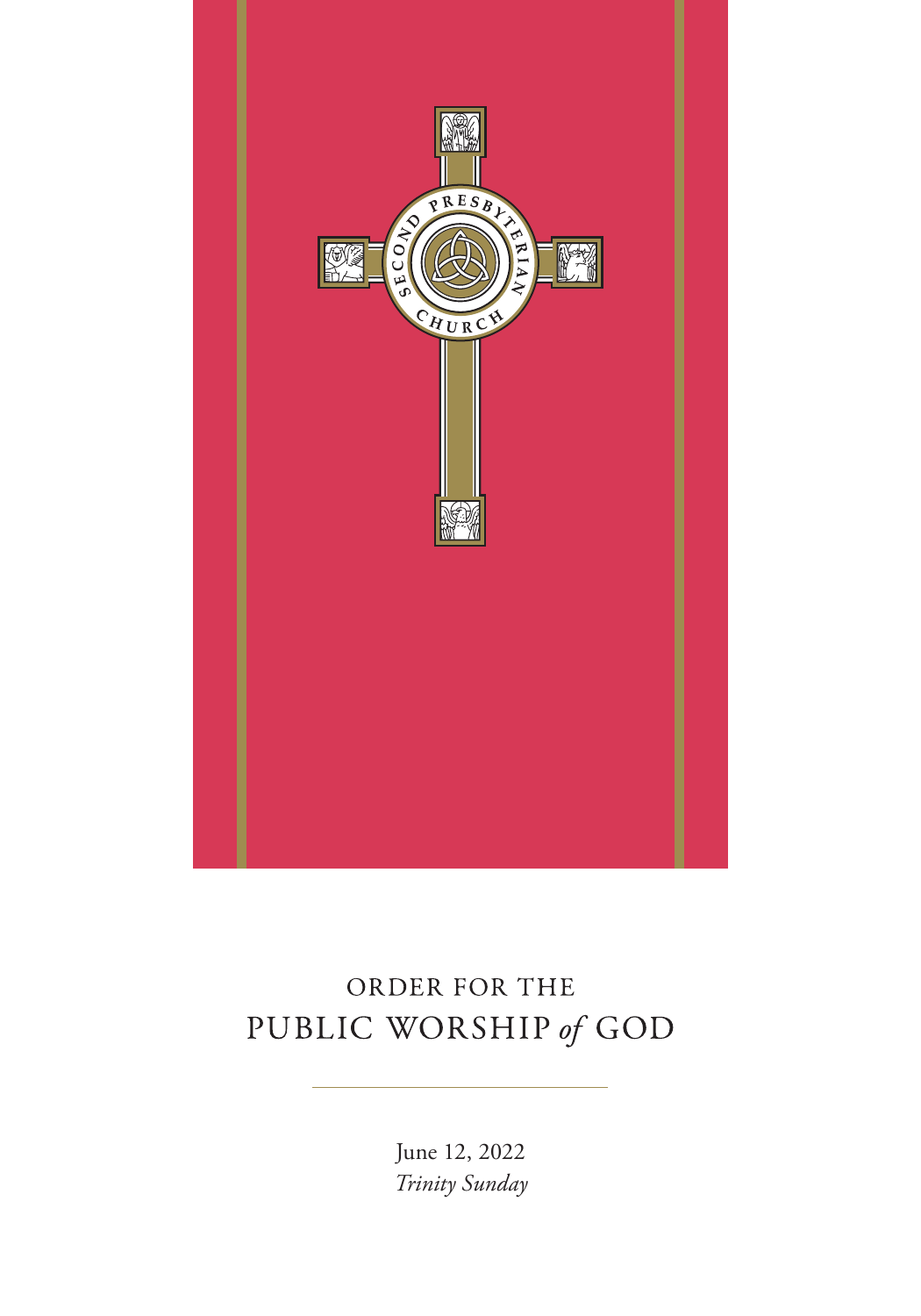# Morning Worship

## 8:15 & 11:00 a.m.

*The order of worship for the evening service begins on page 8.*

## The Glory of Our Triune God

ORGAN PRELUDE: "A Mighty Fortress Is Our God" . . . . . . . . . . . . . . . . arr. J. Pachelbel, J.G. Walther "Cantabile Sacra II" . . . . . . . . . . . . . . . . . . . . . . . . . . . . . . . . . . . . . . . . . . Paul F. Page *Phil Chandler, organ* CALL TO WORSHIP . . . . . . . . . . . . . . . . . . . . . . . . . . . . . . . . . . . . . . . . . . . . . . . . . . . . . . . . Barton Kimbro GOD OUR FATHER HIS PERFECTIONS WHYMN OF PRAISE: No. 1 "Holy, Holy, Holy!" . . . . . . . . . . . . . . . . . . . . . . . . . . . . . . . . . . . . . . . . . NICAEA Holy, Holy, Holy! 1 *Words: Reginald Heber / Music: John B. Dykes / Revelation 4:8* **1. Ho ly, ho ly, ho ly! Lord God Al might y! 2. Ho ly, ho ly, ho ly! All the saints a dore thee, 3. Ho ly, ho ly, ho ly! Though the dark ness hide thee, 4. Ho ly, ho ly, ho ly! Lord God Al might y!**  $\overline{\mathbf{e}}$ **Ear ly in the morn ing our song shall rise to thee. cast ing down their gold en crowns a round the glass y sea; though the eye of sin ful man thy glo ry may not see. All thy works shall praise thy name in earth and sky and sea.** 不 **Ho ly, ho ly, ho ly! Mer ci ful and might y! cher u bim and ser a phim fall ing down be fore thee, On ly thou art ho ly; there is none be side thee**  $Ho - ly$ ,  $ho - ly$ ,  $ho - ly$ !  $V!$  Mer - ci - ful and might - y!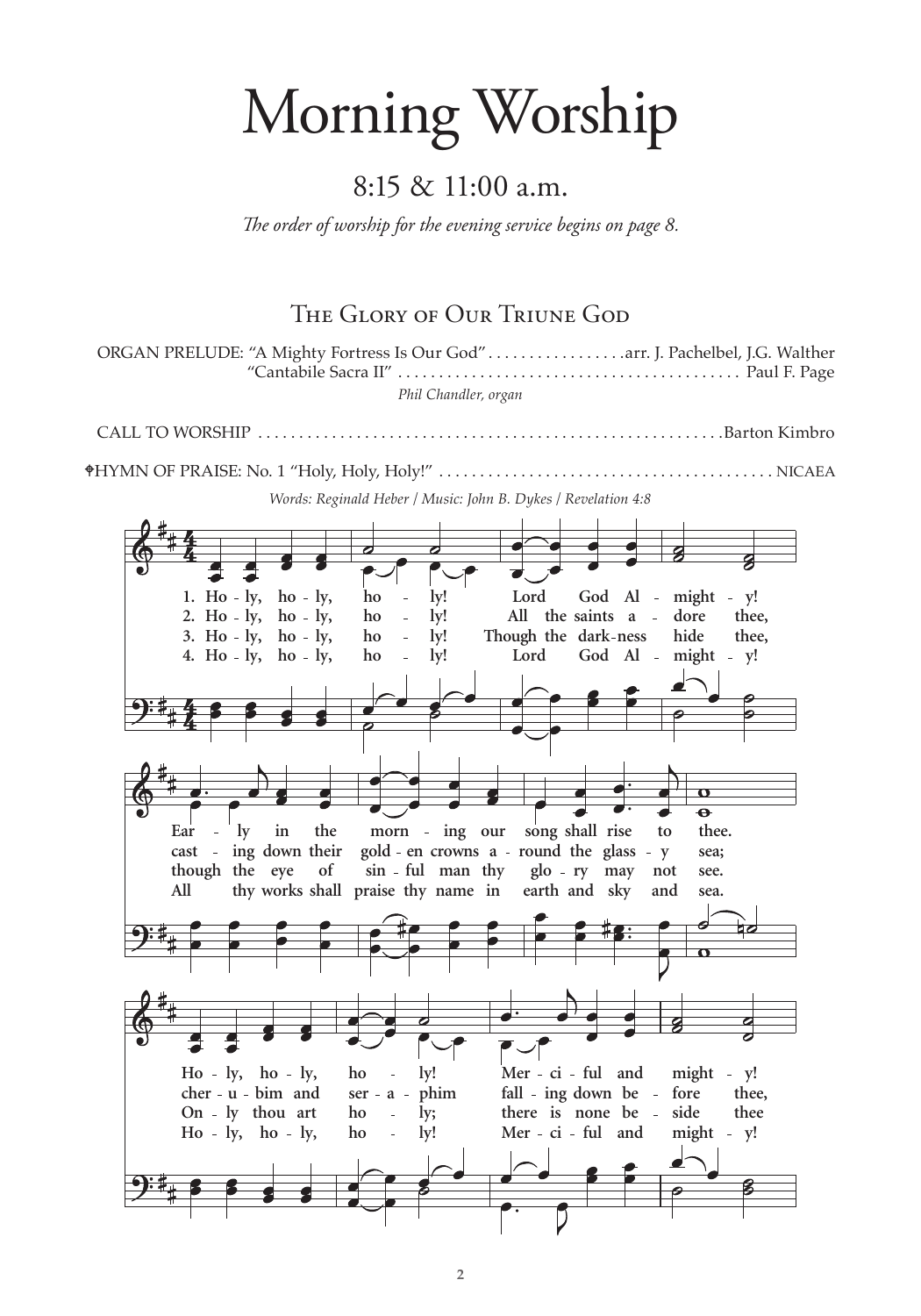

#### **\*INVOCATION**

Don Batchelor (11:00)

Let us give thanks to the Lord our God.

#### **It is right to give our thanks and praise.**

Gracious Father, giver of all good things: For our home on earth and for Your unfailing mercy,

#### **we give You thanks.**

Christ, our Redeemer: For Your sacrifice on the cross and for rising from death so that we might live,

#### **we give You thanks and praise.**

Holy Spirit, giver of life: For Your abiding presence in our lives and for comforting and guiding us,

#### **we give You thanks, praise, and glory.**

O triune God:

**To You be glory and praise now and forever.**

WGLORIA PATRI . . . . . . . . . . . . . . . . . . . . . . . . . . . . . . . . . . . . . . . . . . . . . . . . . . . . . . . . . . . . . . . . GREATOREX

*Music: Henry W. Greatorex / Psalm 29:2*

**Glory be to the Father, and to the Son, and to the Holy Ghost; As it was in the beginning, is now, and ever shall be, World without end. Amen, amen.**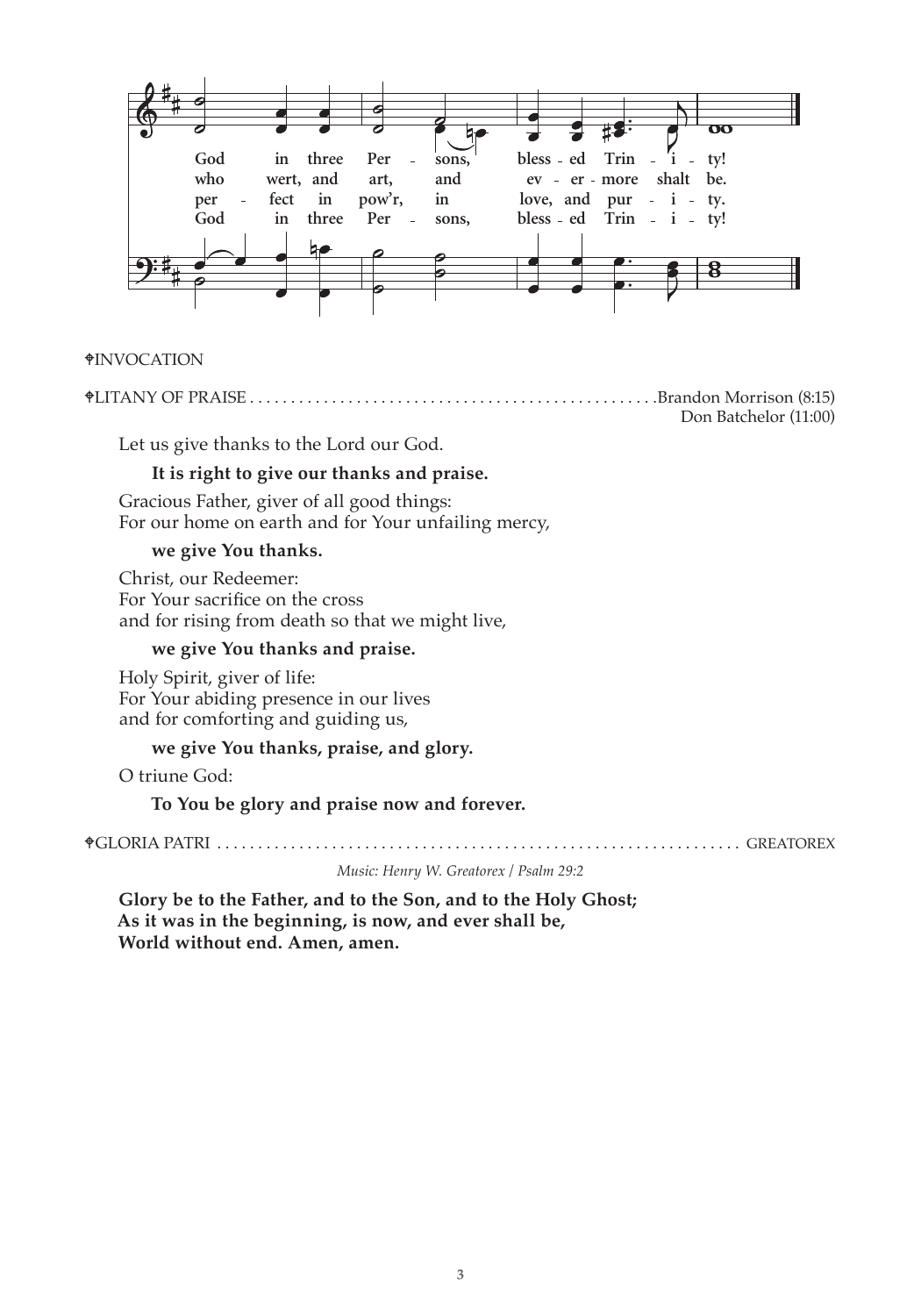## The Grace of Our Triune God

#### CORPORATE PRAYER OF CONFESSION

**Gracious and holy God, we praise You as the triune God who lives in perfect unity. Though Jesus prayed that we would be one, we are a people divided against ourselves as we cling to the false values, priorities, and commitments of this world. We repent of our narcissistic preoccupation that has ruptured our relationship with You and others. May Your Spirit convict and heal us by showing us again the cross of Jesus which is mighty to subdue, comfort, and save us. For we pray in Jesus' name and by the power of the Holy Spirit.**

#### INDIVIDUAL PRAYERS OF CONFESSION

ASSURANCE OF DIVINE PARDON . . . . . . . . . . . . . . . . . . . . . . . . . . . . . . . . . . . . . . . . . Colossians 1:13-14

*He has delivered us from the domain of darkness and transferred us to the kingdom of his beloved Son, in whom we have redemption, the forgiveness of sins.*

#### WORSHIP OF GOD WITH THE GIFTS OF GOD

*Give Online: 2pc.org/give*

*Give by Text: Text SECOND followed by the gift amount to (901) 410-9500 to give to the General Fund. Text WORLD followed by the gift amount to the same number to give to World Missions. Give by Mail: Second Presbyterian Church, 4055 Poplar Avenue, Memphis, TN 38111*

OFFERTORY ANTHEM: "How Great Is Our God" . . . . . . . . . . . . . . . . . . . . . . . . . . . . . . . . Chris Tomlin

*Words and Music: Chris Tomlin, Jesse Reeves, Ed Cash; arr. Dan Galbraith, James Ryan*

The splendor of the King, clothed in majesty, Let all the earth rejoice, all the earth rejoice. He wraps Himself in light, and darkness tries to hide, And trembles at His voice, trembles at His voice.

How great is our God, sing with me, how great is our God, And all will see how great, how great is our God.

Age to age He stands, and time is in His hands, Beginning and the end, beginning and the end. The Godhead, three in one: Father, Spirit, Son, The Lion and the Lamb, the Lion and the Lamb.

Name above all names, worthy of all praise, My heart will sing how great is our God.

Then sings my soul, my Savior God, to Thee: How great Thou art, how great Thou art!

> *Calvin Ellis, Daija McNeil, and Laurie Niederbrach, vocalists Chris Pruett, guitar; James Ryan, piano*

#### PRAYER OF THANKSGIVING

#### GREETINGS AND ANNOUNCEMENTS

A WORD TO THE CHILDREN . . . . . . . . . . . . . . . . . . . . . . . . . . . . . . . . . . . . . . . . . . . . . . . . . . Lucy Stevens *Elementary Coordinator*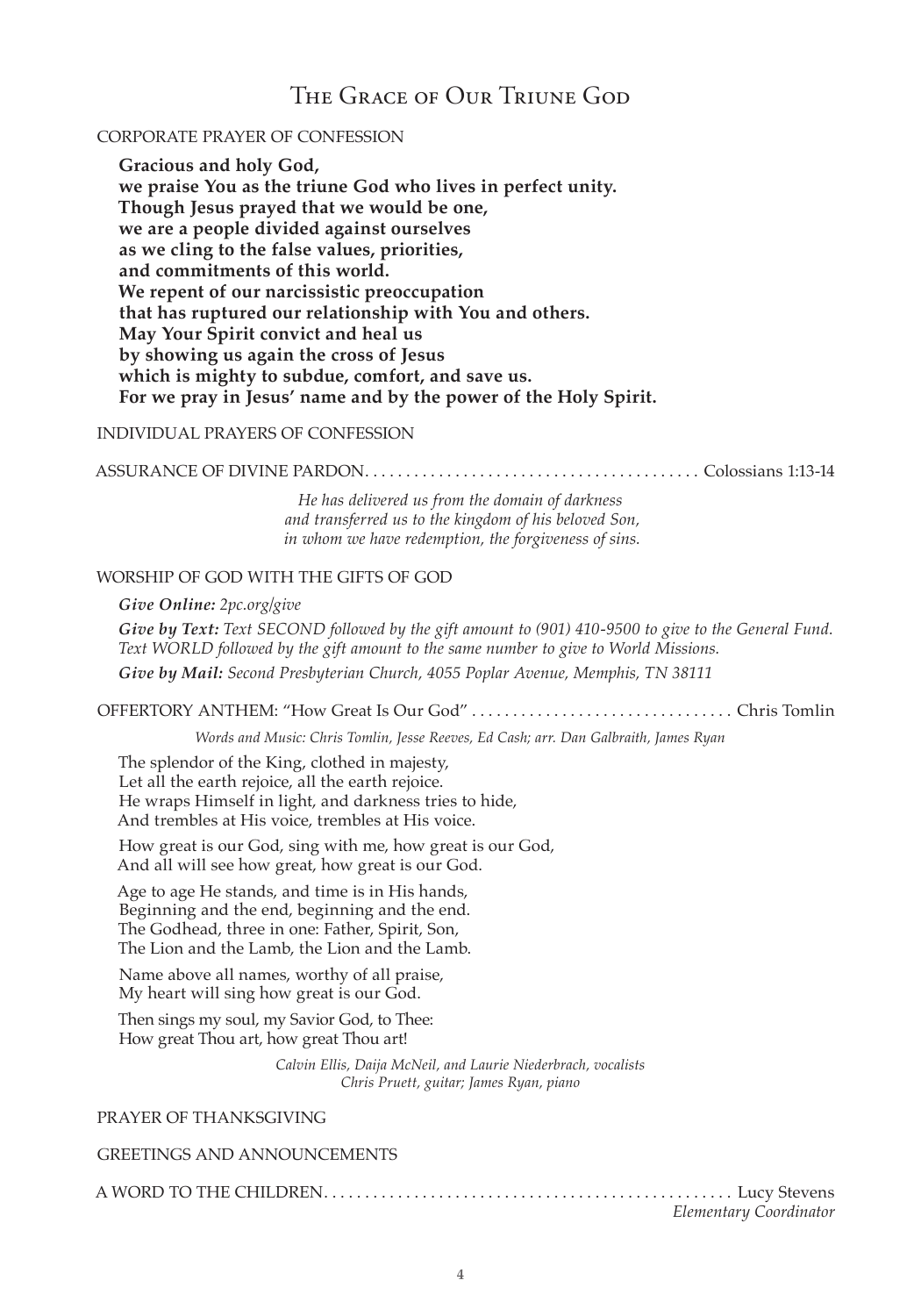## The Freedom of Our Triune God

#### WPRAYERS OF INTERCESSION AND THE LORD'S PRAYER

**Our Father, who art in heaven, hallowed be Thy name. Thy Kingdom come, Thy will be done, on earth as it is in heaven. Give us this day our daily bread. And forgive us our debts, as we forgive our debtors. And lead us not into temptation, but deliver us from evil:** For Thine is the Kingdom, and the power, and the glory, forever. Amen.

WHYMN OF PREPARATION: No. 296 "Come, Thou Almighty King" . . . . . . . . . . . . . . . ITALIAN HYMN 296 Come, Thou Almighty King

*Words: Anon. / Music: Felice de Giardini / II Corinthians 13:14*

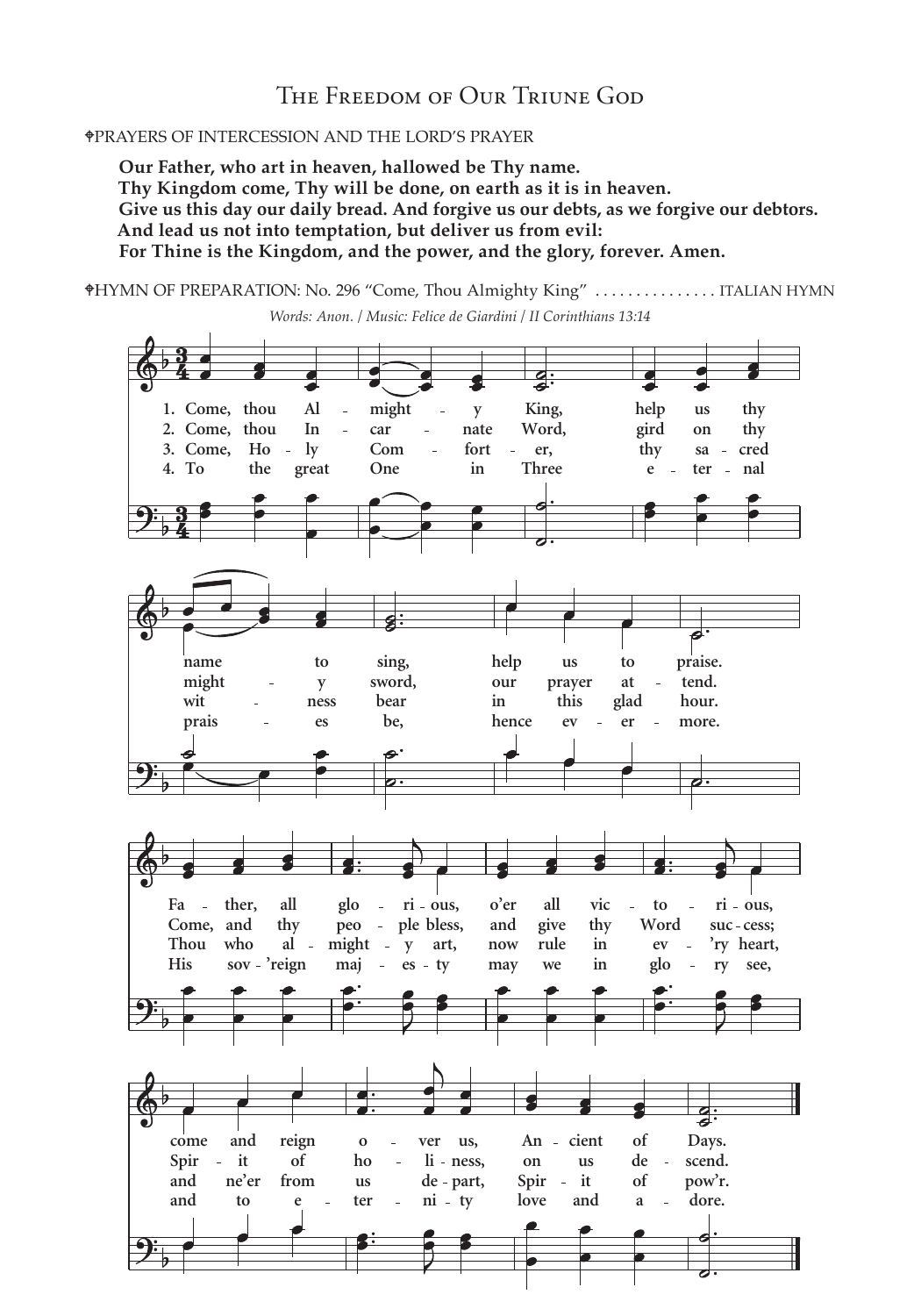(page 761 in pew Bible)

The grass withers, the flower fades,

but the Word of our God will stand forever. (Isaiah 40:8)

- I. Marks of True Repentance (Joel 2:12-13)
- II. Motivation for True Repentance (Joel 2:13-14)
- III. Models of True Repentance (Joel 2:15-17)

#### PRAYER OF COMMITMENT

Words and Music: Keith and Kristyn Getty, Stuart Townend / Psalm 145:4

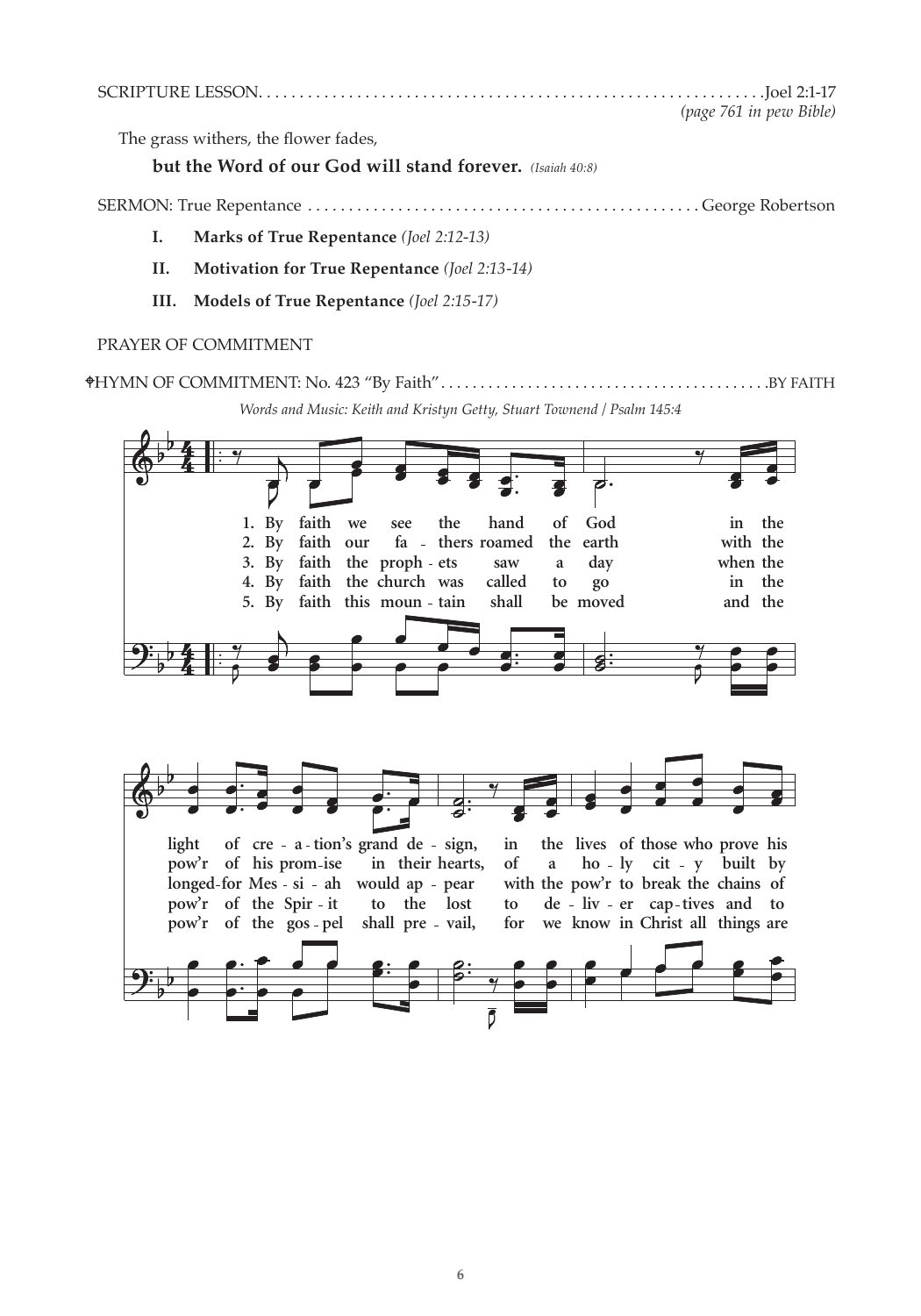

#### **\*BENEDICTION**

WCONGREGATIONAL THREE-FOLD AMEN

| *Indicates congregation standing | CCLI License #252778 |
|----------------------------------|----------------------|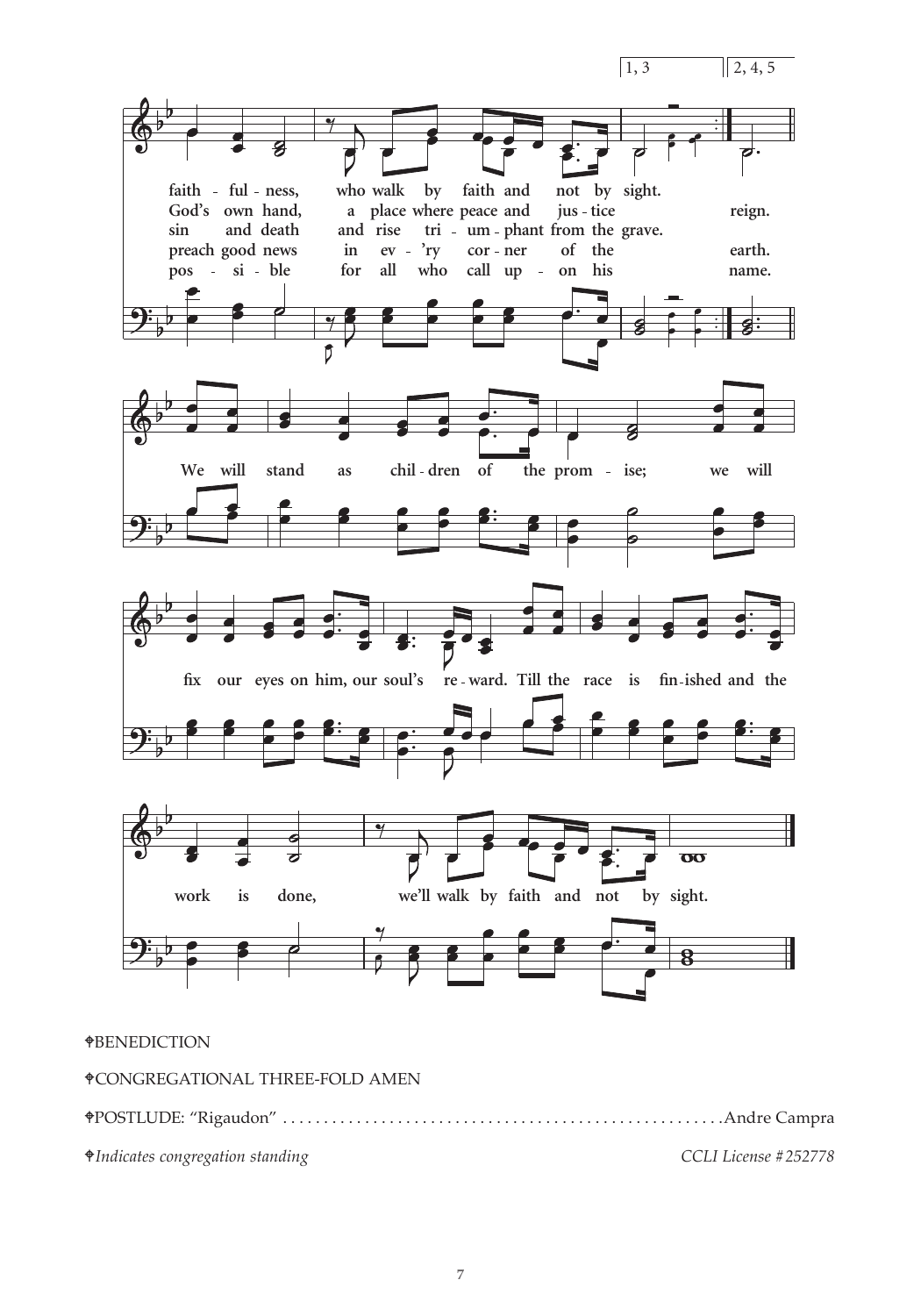# Sunday Night Worship 6:00 p.m.



**\*INVOCATION**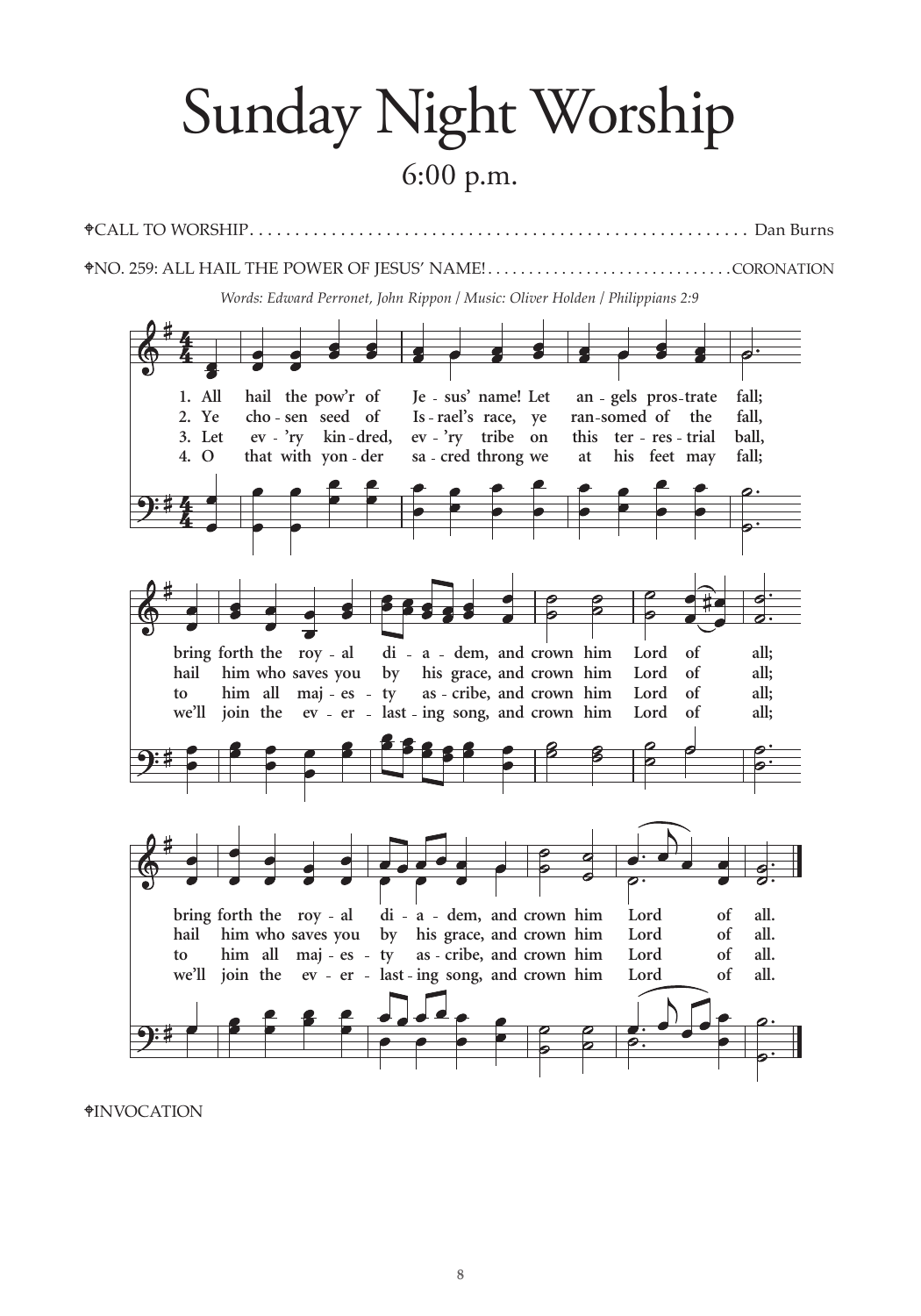#### WORSHIP OF GOD WITH THE GIFTS OF GOD

*Give Online: 2pc.org/give*

*Give by Text: Text SECOND followed by the gift amount to (901) 410-9500 to give to the General Fund. Text WORLD followed by the gift amount to the same number to give to World Missions. Give by Mail: Second Presbyterian Church, 4055 Poplar Avenue, Memphis, TN 38111*

PSALM 34 (TASTE AND SEE) . . . . . . . . . . . . . . . . . . . . . . . . . . . . . . . . . . . . . . . . . . . . . . Shane and Shane

*Words and Music: Joe Rigney, Shane Barnard / Psalm 34:1-22* W*Congregation stands and joins at worship team's direction*

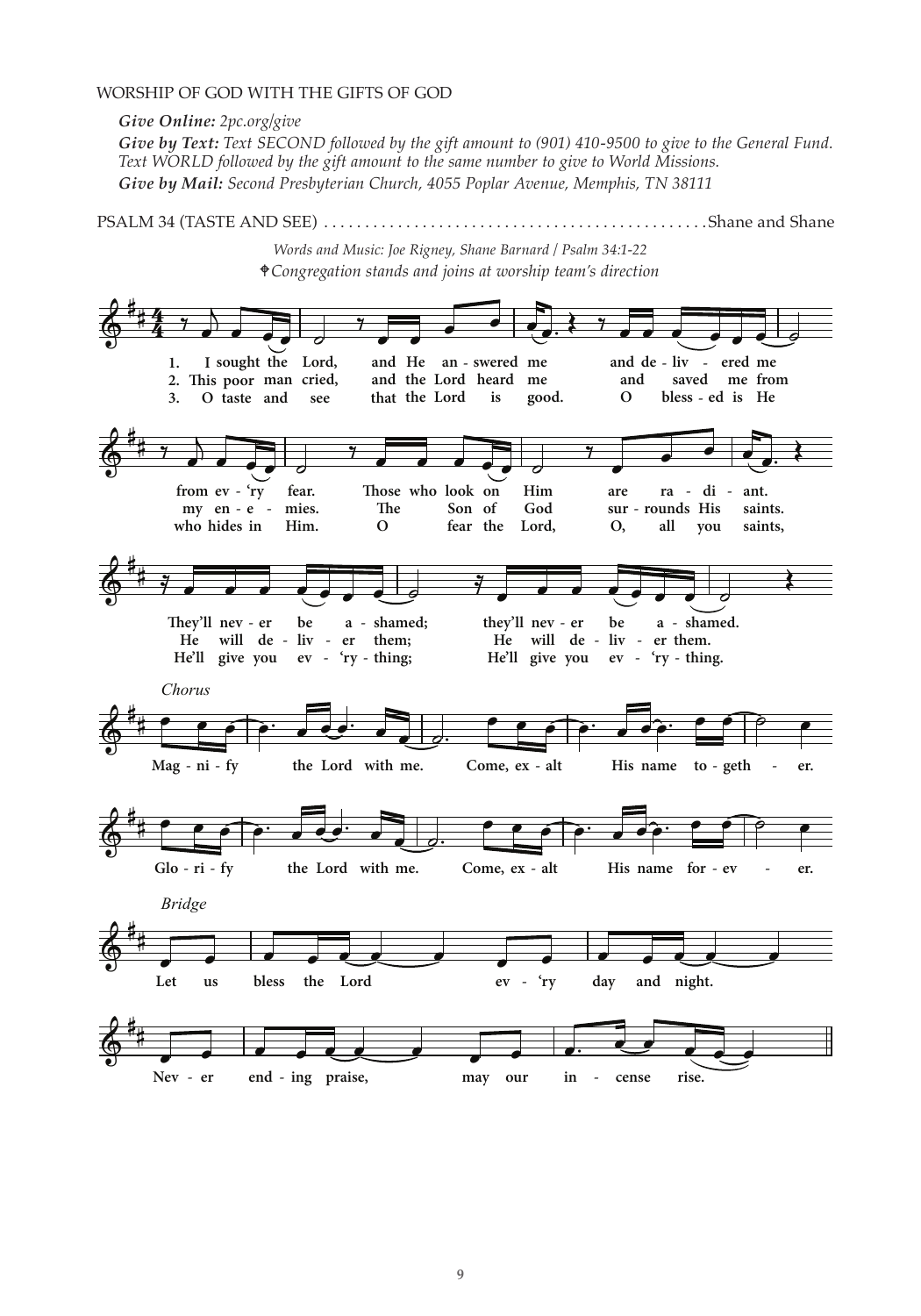#### **\*PRAYER OF THANKSGIVING**

#### WGREETINGS AND ANNOUNCEMENTS

|                                                                  | (page 464 in pew Bible) |  |
|------------------------------------------------------------------|-------------------------|--|
| The grass withers, the flower fades,                             |                         |  |
| <b>but the Word of our God will stand forever.</b> (Isgiah 40:8) |                         |  |
|                                                                  |                         |  |
| Report Wrongs Done-from fuming to forgiveness                    |                         |  |

- **II. Appeal to God to Act—from revenge to righteousness**
- **III. Respond with Praise—from gloating to glory**

PRAYER OF COMMITMENT

## THE LITURGY OF THE TABLE

INVITATION TO THE TABLE

PRAYERS OF CONFESSION

ASSURANCE OF DIVINE PARDON

WORDS OF INSTITUTION

PRAYER OF CONSECRATION

SHARING THE BREAD AND THE CUP

## **Sermon Notes**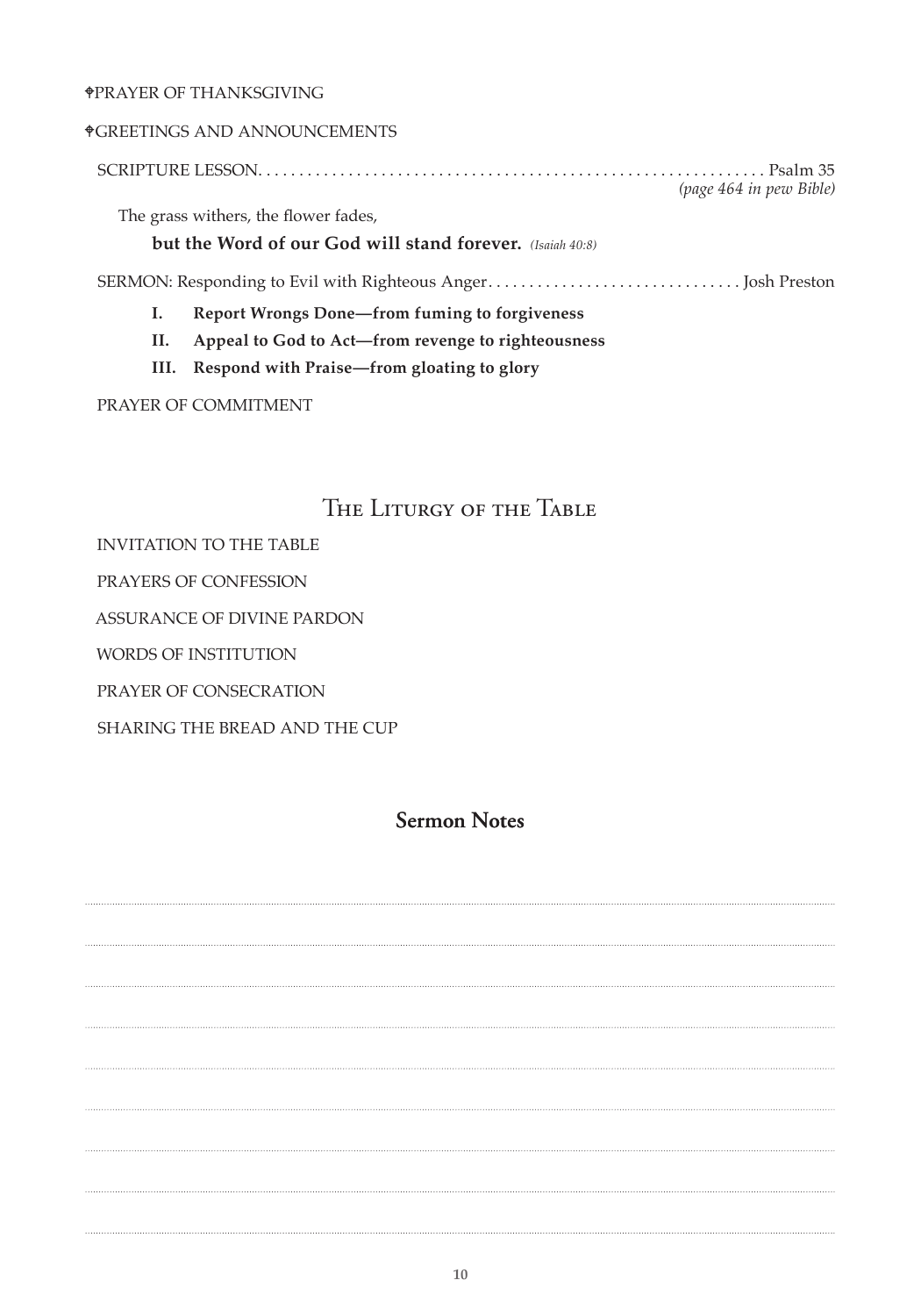

*Words and Music: Twila Paris / I Peter 1:19*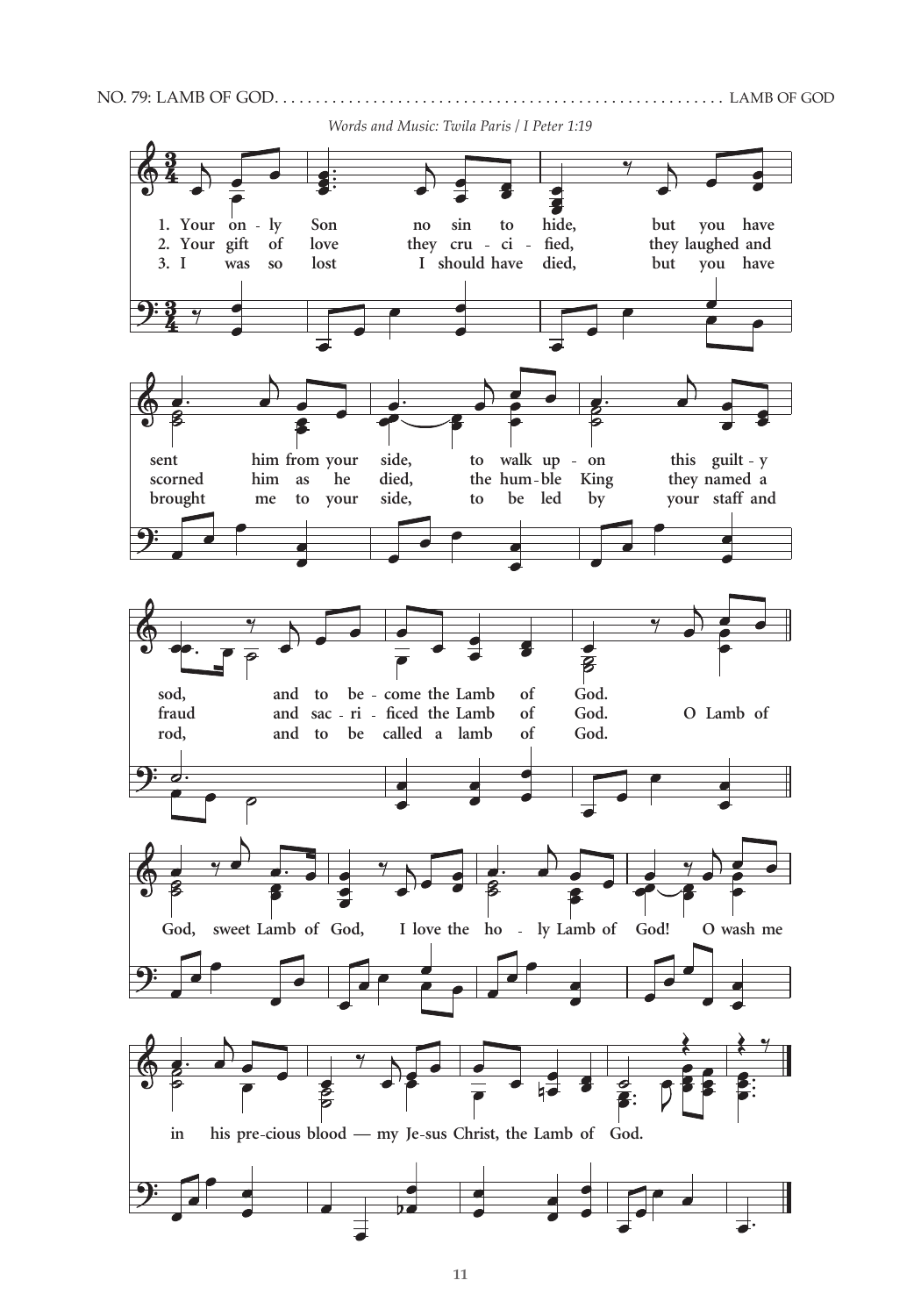Words and Music: Jeremy Riddle, Josh Farro, Phil Wickham; arr. Mott / I Chronicles 17:16

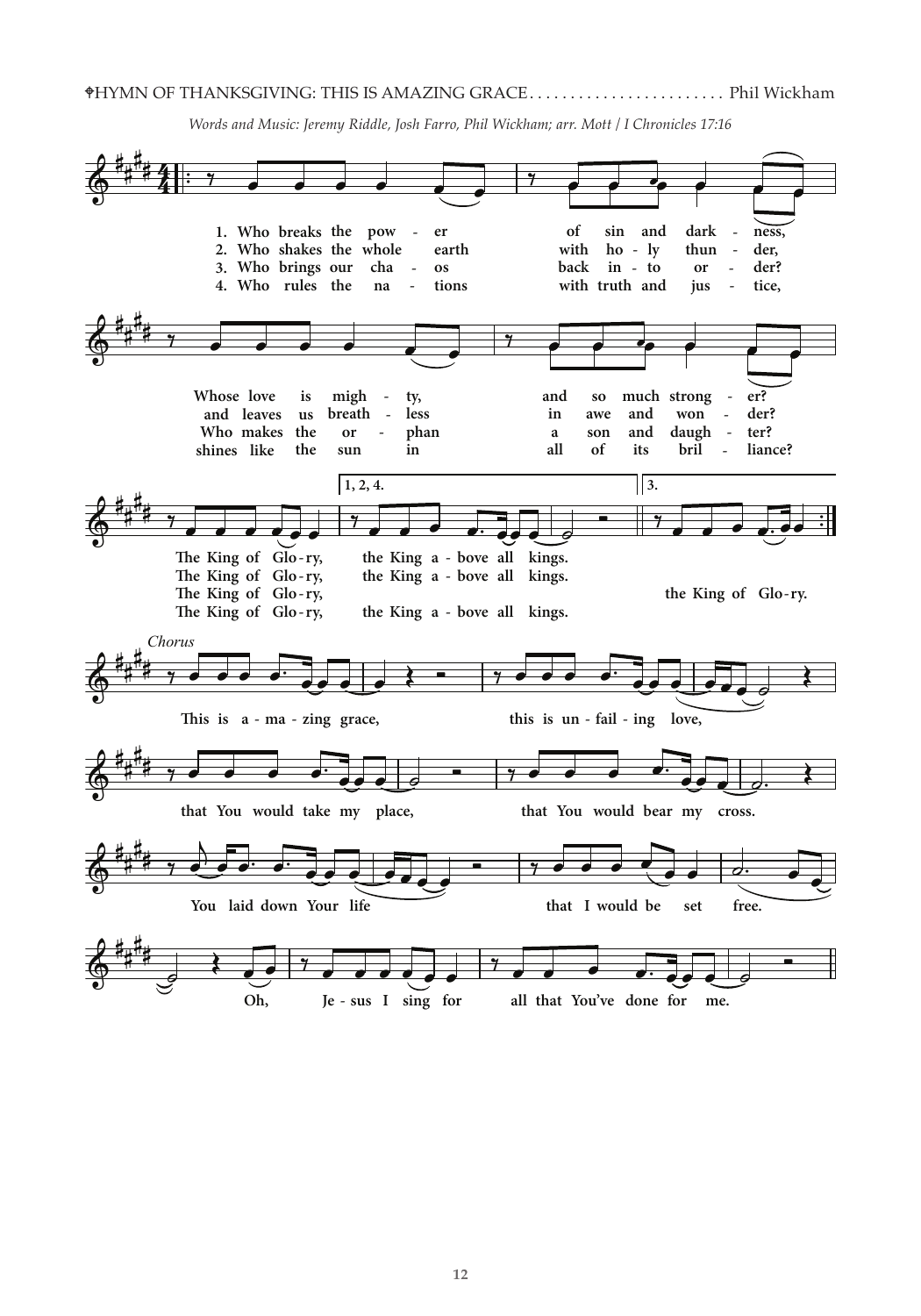

#### **\*BENEDICTION**

#### **\*GOSPEL AMEN**

\*Indicates congregation standing

CCLI License #252778

## **Sermon Notes**

. . . . . . . . . . . . . . . . . . . .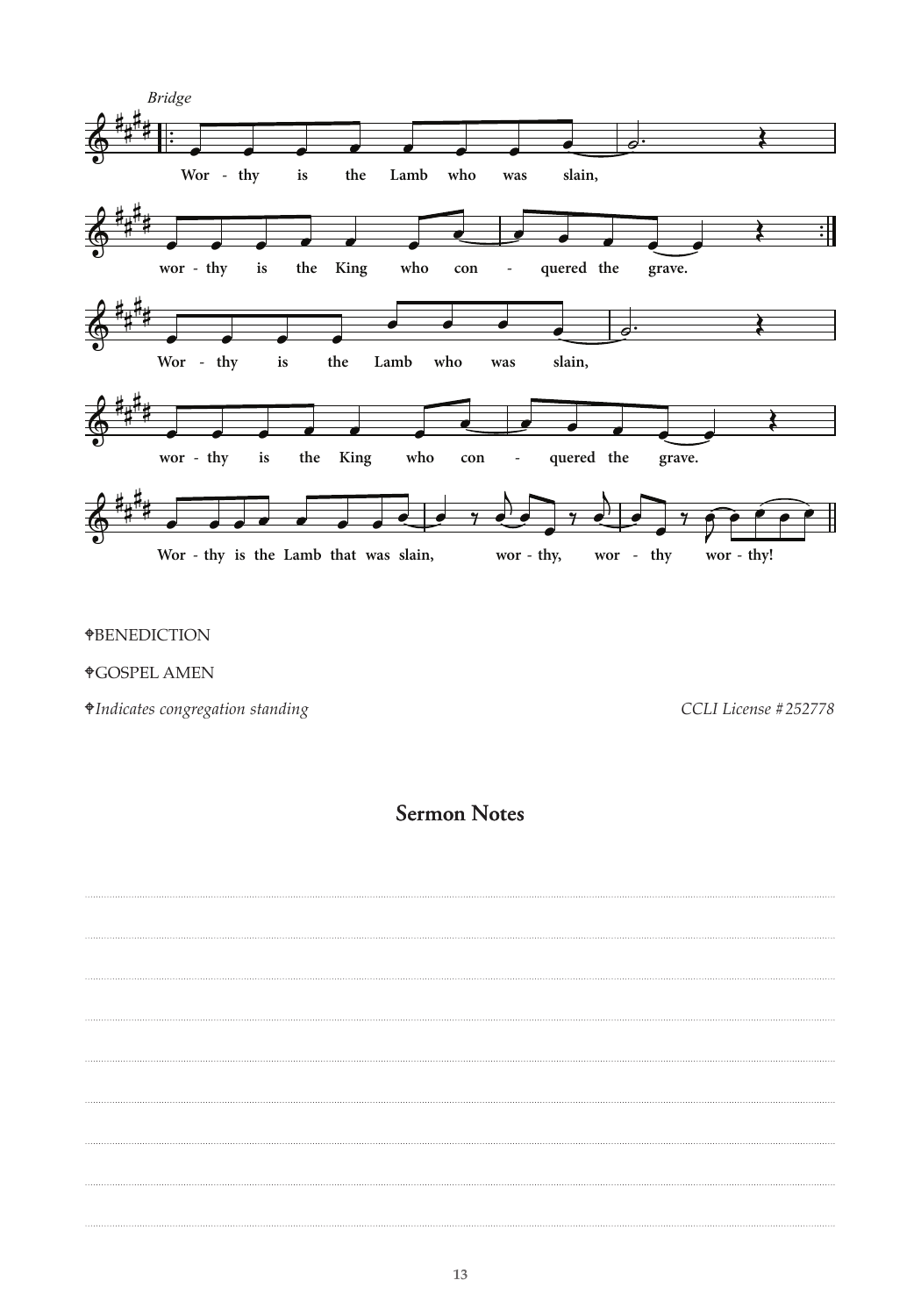## **Caring Ministry Update**

#### **Sympathy to:**

Alan Hammond on the death of his brother, *Greg Hammond*, May 27, 2022, in Alabama.

The family of *Elisabeth McCuddy* on her death, June 1, 2022, in Atlanta, GA.

#### **Congratulations to:**

Ann and Richard Schnuerer on the birth of a son, *Edward White Schnuerer,* June 3, 2022. Maternal grandmother is Ginny Atkinson.

Lindsey and Toby Omli on the birth of a son, *Jett Parker Omli,* June 6, 2022.

**In the Hospital** *(as of 6/8/22):* 

John Emmett, *Baptist Memphis* Bettye Jones, *Baptist Memphis* Jim Spratley, *Kirby Pines Rehab*  Sarah Green, *Village at Germantown Rehab* Virginia Webb, *Baptist Rehab*

## **Weekly Prayer Focus**

**World Missions–Faith Blanchard Ludanga:** Faith has been leading women's and children's ministry in the church that her husband, Seme, pastors in the Bidi-Bidi refugee camp in Uganda. The church was recently damaged by rains and floods. Pray for the Lord to provide all that is needed for necessary repairs. This month Faith and the Ludangas' toddler son, Elias Owen, will travel to Memphis for Faith to begin physical therapy training at UT Health Sciences Center. Seme will stay in Uganda until he acquires the necessary documents that allow him to travel. Pray that the Lord will provide for the family's needs during this time of transition and separation. Pray also for the Lord to raise up strong leadership for women and children while Faith is away and for Seme as continues ministry responsibilities. Pray for good reconnection with family and friends during the time in Memphis.

**Domestic Missions–Memphis Gridiron Ministries:** Memphis Gridiron Ministries seeks to use the unique environment of youth football to share and model the Gospel of Christ to boys in grade school, coaching them not only athletically but also spiritually and relationally. MGM helps boys reject the "win-at-all-costs" mentality and develop in its place the honor, integrity, and selflessness of Christ. The ministry praises God that many of the Covid restrictions in the schools and community have been lifted, allowing for more face-to-face time with students and potential players and volunteers for the fall. Pray for wisdom as MGM plans for the fall and for the Lord to raise up a few more volunteer coaches to serve this fall.

**2PC Ministry–Domestic Missions:** Led by Brian Lewis and Taylor Tollison, the Domestic Missions department partners with local ministries serving in neighborhoods throughout Memphis. From community development corporations to youth outreach programs, to churches and Christian schools, to refugee and immigrant ministries to organizations serving those recovering from addiction, facing unplanned pregnancies, fleeing sex trafficking, or experiencing homelessness, Second is privileged to link arms with Christians across Memphis who are committed to seeking our city's flourishing together. Pray for the Domestic Missions department, as well as our church as a whole, to labor for the well-being of our neighbors in the name of Christ. Pray for God to help us as a congregation to build relationships with our neighbors, that we might display the gospel through our lives and proclaim the gospel with our lips. Pray for the Holy Spirit to increase our compassion for our community and compel us to intercede for those around us.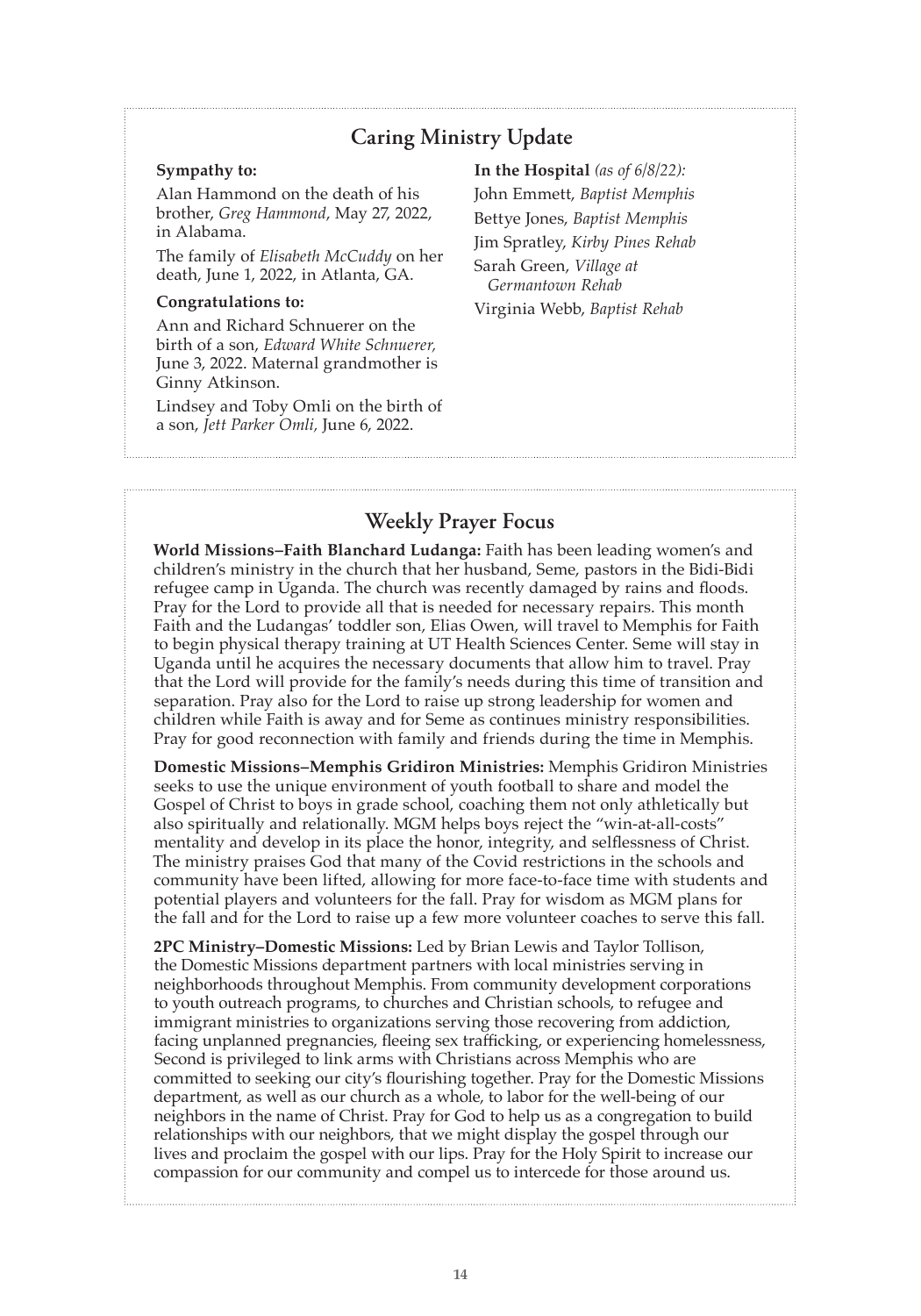# OD ( ПП

 $\mathbf{u}$ 988<br>888 Ū Л

> 00 D

пг

п E

 $\mathbf{C}$ 

O

п Ш

n n 000 С

 $001$ 

Ш ם ם<br>סום  $\overline{\mathbf{u}}$ 

m

ہ<br>3<br>11 O n

 $\mathbf{u}$ 

## **Everyone Within My Reach** *From Strangers to Neighbors to Family*

Join us at 9:45 a.m. on Sundays in July (excluding July 3) for a special Sunday School hour series in the Sanctuary, entitled "Everyone Within My Reach: From Strangers to Neighbors to Friends."

We'll hear messages from our pastors as well as testimonies from church members about what it means to know our neighbors, walk with our neighbors, hear our neighbors, and live missionally among our neighbors. We hope to see you there!

0 D

## **Summer at Second for Kids**

Vacation Bible School was a hit last week! Don't miss these upcoming activities for children to enjoy this summer:

**Family Fun Wednesdays** *hosted by Kids at Second* June 15, June 29, July 13 & July 27, 10:00–11:30 a.m.

**Rejoice Music Arts Camp** *hosted by the Second Conservatory* July 11–15, 10:00 a.m.–3:00 p.m.

*Visit 2pc.org/summer to learn more and register.*

## **June Flowers**

**The flowers in the Sanctuary are given to the glory of God and in loving memory of:** *their grandparents, Mr. Thomas McMurry Garrott III, Mrs. Rebecca Lucas Andrews, Mr. John Charles Parks, and Mr. and Mrs. James Lovingood* by Mr. and Mrs. Riley Lovingood who were married yesterday. Mrs. Lovingood is the former Grace Garrott.

**The flowers in the Sanctuary this month are given to the glory of God and in loving memory of:** *Joe Davis, Jr.* by Mrs. Joe Davis. Jr., Jeffrey Davis, and Courtney Davis-McDonnell; *Bernice Flinn* by her sons George, Jr., Fred, Carl, and their families; *Herbert (Herbie) Hunt* by his family; *Dial Boyle Jackson* by the Price Morrison family; *Milbrey and Milton Knowlton and Alice and Ralph Prichard* by their children, Mary Joy and Milton Knowlton, grandsons, and great grandchildren; *Nan Landess and Elaine Walker* by their families **and in honor of:** *Deb Coleman* by The Memphis Fellows Alumni.